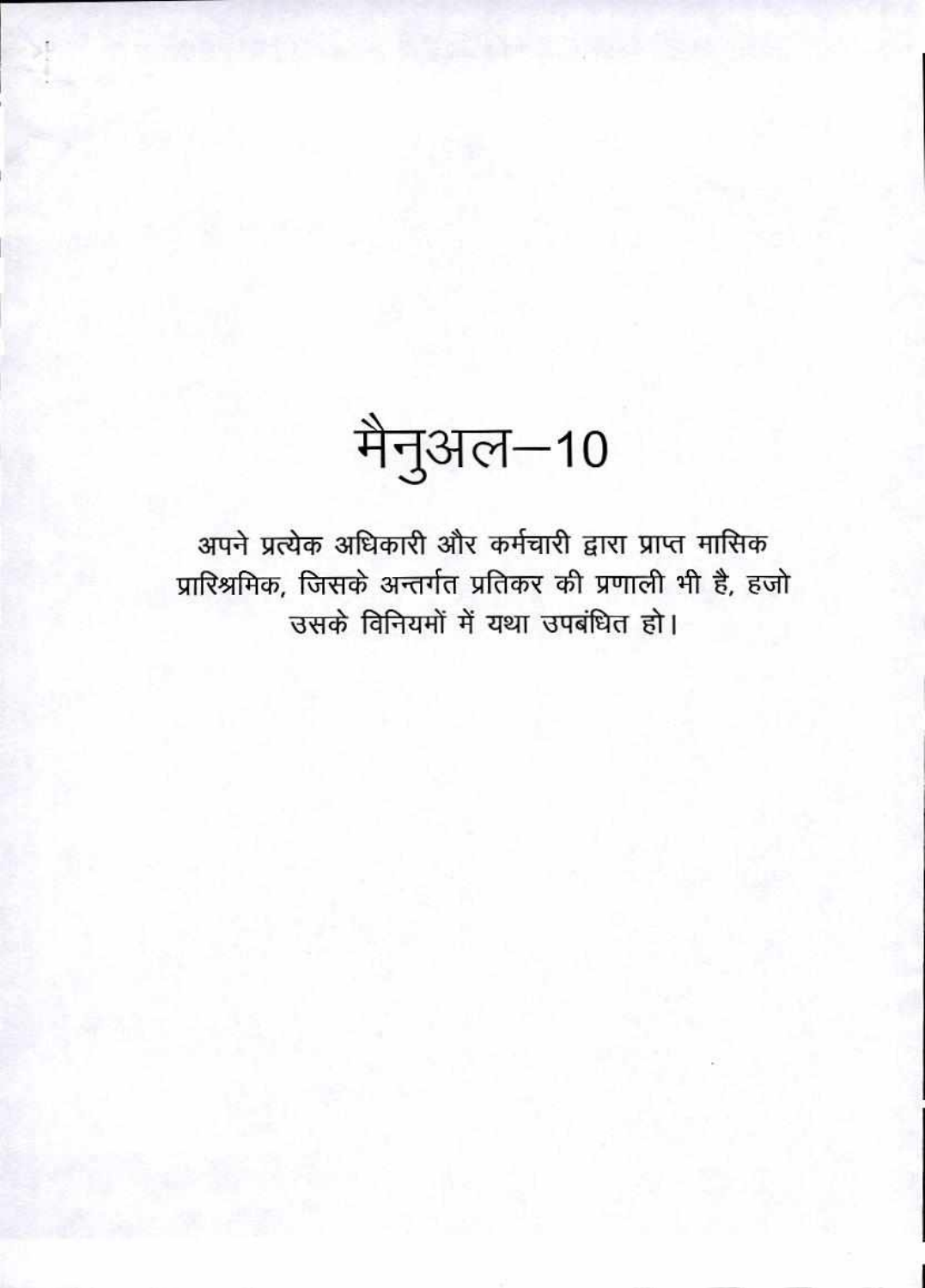## <u>मैनुअल–10</u> प्रत्येक अधिकारी और कर्मचारी द्वारा प्राप्त मासिक पारिश्रमिक और उसके निर्धारण की पद्वति निर्धारित प्रारूप पर प्रारम्भिक शिक्षा निदेशालय उत्तराखण्ड, देहरादून

|                | अधिकारी/कर्मचारी का नाम        | पदनाम             | वेतनक्रम      | लेबल  | मासिक<br>पारिश्रमिक | पारितोषित<br>भत्ता | पारिश्रनिक के<br>निर्धारण की पद्वति जो<br>नियमावली में दी गई<br>हो । |
|----------------|--------------------------------|-------------------|---------------|-------|---------------------|--------------------|----------------------------------------------------------------------|
| क.सं.          |                                | अपर निदेशक        | 123100-215900 | 13(a) | 1,79,499            |                    | Basic                                                                |
| $\mathbf{1}$   | श्री वीरेन्द्र सिंह रावत       |                   |               |       |                     |                    | Pay+DA+HRA+HA<br>+Personal                                           |
| $\overline{2}$ | श्री सुभाष चन्द्र भट्ट         | संयुक्त निदेशक    | 78800-209200  | 13    | 1,45,526            |                    | Pay=Gross Pay                                                        |
| 3              | श्री आन्नद भारद्वाज            | संयुक्त निदेशक    | 78800-209200  | 12    | 1,58,162            |                    |                                                                      |
| 4              | श्री नरवीर सिंह बिष्ट          | उप निदेशक         | 78800-209200  | 12    | 1,54,593            |                    |                                                                      |
| 5              | श्री राजेन्द्र प्रसाद डंडरियाल | उप निदेशक         | 78800-209200  | 12    | 1,46,286            |                    |                                                                      |
| 6              | श्री मेहरबान सिंह बिष्ट        | उप निदेशक         | 78800-209200  | 12    | 1,46,286            |                    |                                                                      |
| 7              | श्रीमती हेमलता भट्ट            | उप निदेशक         | 78800-209200  | 12    | 1,50,381            |                    |                                                                      |
| 8              | डॉ0 रश्मि बडोनी                | स्टाफ ऑफीसर       | 56100-177500  | 10    | 1,09,076            |                    |                                                                      |
| 9              | श्री संजय कुमार                | विधि अधिकारी      | 56100-177500  | 10    | 85,680              |                    |                                                                      |
| 10             | श्री प्रेम शंकर                | मुख्य प्रशा0 अधि0 | 56100-177500  | 10    | 92,934              |                    |                                                                      |
| 11             | श्री हरीश चन्द्र वैष्णव        | मुख्य प्रशा0 अधि0 | 56100-177500  | 10    | 79,011              |                    |                                                                      |
| 12             | श्री चैतराम डंगवाल             | मुख्य प्रशा0 अधि0 | 56100-177500  | 10    | 79,011              |                    |                                                                      |
| 13             | श्री नत्थी लाल                 | मुख्य प्रशा0 अधि0 | 56100-177500  | 10    | 70,814              |                    |                                                                      |
| 14             | श्री पुरूषोत्तम प्रसाद         | वैयक्तिक सहायक    | 47600-151100  | 8     | 61,552              |                    |                                                                      |
| 15             | श्रीमती रेनु कुकरेती           | वरि0 प्रशा0 अधि0  | 47600-151100  | 8     | 67,490              |                    |                                                                      |
| 16             | श्रीमती सुनीता रतूड़ी          | वरि0 प्रशा0 अधि0  | 47600-151100  | 8     | 63,612              |                    |                                                                      |
| 17             | श्री अनिल सिमल्टी              | वरि0 प्रशा0 अधि0  | 47600-151100  | 8     | 65,735              |                    |                                                                      |
| 18             | श्री अनूप चन्द्र रूडोला        | वरि0 प्रशा0 अधि0  | 47600-151100  | 8     | 67,070              |                    |                                                                      |
| 19             | श्री नरेन्द्र सिंह रावत        | वरि0 प्रशा0 अधि0  | 47600-151100  | 8     | 65,315              |                    |                                                                      |
| 20             | श्री चारूचन्द्र काण्डपाल       | प्रशासनिक अधि0    | 35400-112400  | 7     | 61,552              |                    |                                                                      |
| 21             | श्री सन्तोष कुमार भट्ट         | प्रशासनिक अधि0    | 35400-112400  | 7     | 52,993              |                    |                                                                      |
| 22             | श्री प्रदीप भण्डारी            | प्रधान सहायक      | 35400-112400  | 6     | 47,783              |                    |                                                                      |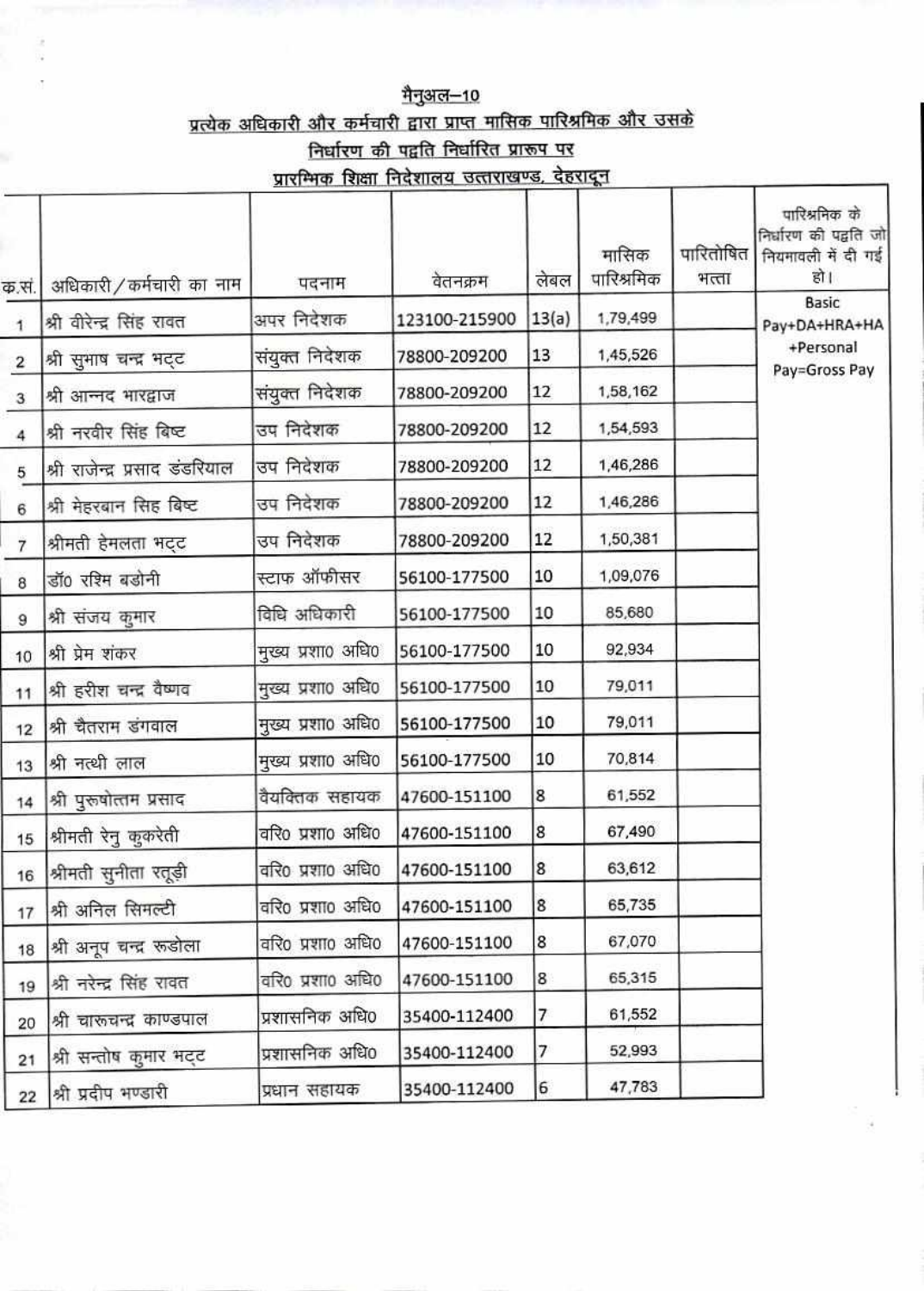|    |                             |              |              |   | 51,543 |  |
|----|-----------------------------|--------------|--------------|---|--------|--|
| 23 | श्री लाल सिंह कार्की        | प्रधान सहायक | 35400-112400 | 6 |        |  |
| 24 | श्री मेहरवान सिंह भण्डारी   | प्रधान सहायक | 35400-112400 | 6 | 51,353 |  |
| 25 | श्री विकास जोशी             | प्रधान सहायक | 35400-112400 | 6 | 51,353 |  |
| 26 | श्री नदीम दिलशाद            | प्रधान सहायक | 35400-112400 | 6 | 47,775 |  |
| 27 | श्री अशोक भट्ट              | प्रधान सहायक | 35400-112400 | 6 | 47,375 |  |
|    | श्री पंकज कुमार             | प्रधान सहायक | 35400-112400 | 6 | 47,375 |  |
| 28 | श्री बीरेन्द्र सिंह         | प्रधान सहायक | 35400-112400 | 6 | 48,662 |  |
| 29 |                             | वरिष्ठ सहायक | 29200-92300  | 5 | 44,663 |  |
| 30 | श्री कुलदीप रावत            | वरिष्ठ सहायक | 29200-92300  | 5 | 43,493 |  |
| 31 | श्री सुभाष रतूड़ी           | वरिष्ठ सहायक | 29200-92300  | 5 | 41,153 |  |
| 32 | तनवीर जहाँ                  | कनिष्ठ सहायक | 21700-69100  | 3 | 32,334 |  |
| 33 | कु0 आकांक्षा त्रिपाठी       | कनिष्ठ सहायक | 21700-69100  | 3 | 42,301 |  |
| 34 | श्री विकम सिंह कण्डारी      |              | 21700-69100  | 3 | 34,206 |  |
| 35 | श्री पंकज कुमार सिंह        | कनिष्ठ सहायक |              | 3 | 35,142 |  |
| 36 | श्रीमती दीपशिखा नेगी        | कनिष्ठ सहायक | 21700-69100  | 5 | 48,407 |  |
| 37 | श्री सुफल सिंह कैंत्युरा    | कनिष्ठ सहायक | 29200-92300  |   |        |  |
| 38 | श्री विमल असवाल             | कनिष्ठ सहायक | 21700-69100  | 3 | 30,696 |  |
| 39 | श्री गोविन्द सिंह पंवार     | वाहन चालक    | 35400-112400 | 7 | 45,979 |  |
| 40 | श्री मुकेश नेगी             | वाहन चालक    | 29200-92300  | 5 | 42,391 |  |
| 41 | श्री कन्हैया प्रसाद नौटियाल | वाहन चालक    | 29200-92300  | 5 | 48,752 |  |
| 42 | श्री दलबीर सिंह सोलंकी      | अनुसेवक      | 25500-81100  | 4 | 43,561 |  |
|    | श्री राघवानन्द सती          | अनुसेवक      | 25500-81100  | 4 | 48,497 |  |
| 43 |                             | स्वच्छक      | 29200-92300  | 5 | 48,497 |  |
| 44 | श्री राकेश कुमार            | अनुसेवक      | 29200-92300  | 5 | 44,947 |  |
| 45 | श्री सादर सिंह              | स्वच्छक      | 29200-92300  | 5 | 44,947 |  |
| 46 | श्री शीशपाल                 |              | 29200-92300  | 5 | 51,188 |  |
| 47 | श्री रमेश चन्द्र भट्ट       | अनुसेवक      | 25500-81100  | 4 | 44,971 |  |
| 48 | श्री अशोक कुमार मट्ट        | अनुसेवक      |              |   | 51,378 |  |
| 49 | श्री अशोक कुमार             | दफ्तरी       | 29200-92300  | 5 |        |  |
|    | $50$  श्री रमेश लाल         | अनुसेवक      | 25500-81100  | 4 | 44,731 |  |

ä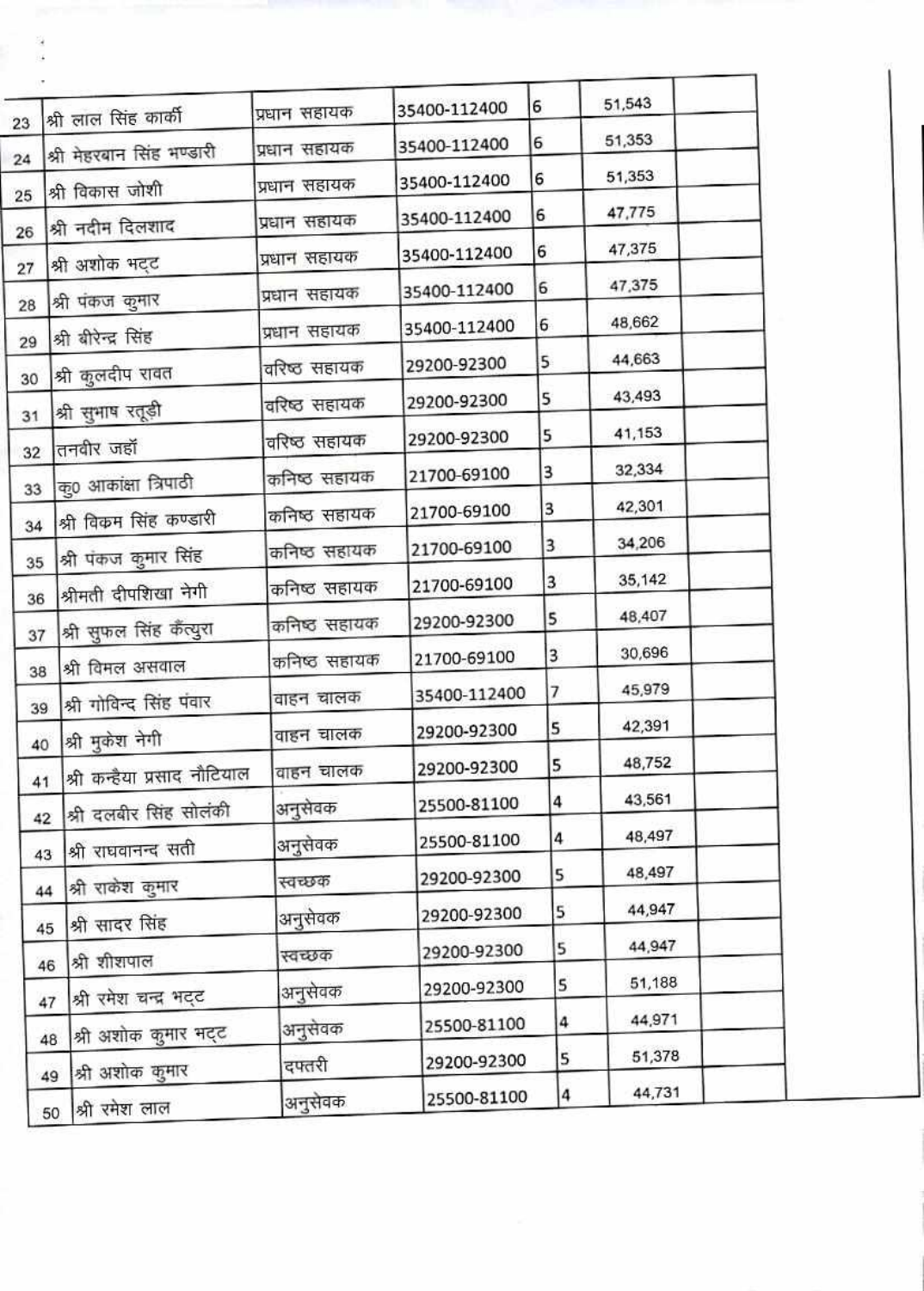|                 | 107015<br><b>34500</b>   | 005629 | Q4h<br>24200<br>4114<br>2500 | 12<br>lete hijaine ijs)<br>QALIA<br>28400<br>8284<br>۰ | strait ash micana<br>1009<br>3100 | ö<br>श्री बलबीर सिंह रावत<br>QAD <sub>1</sub><br>35300 | G<br>श्री संजय कुमार डोमाल<br>Q4b<br><b>QQ\$Q\$</b><br>8989<br>3550 | भी अनित नीटियाल<br><b>COLL-OUT</b><br>34900<br><b>5933</b><br>3550 | œ<br>36500<br>9205<br>4250 | श्री कॅलाश सिंह रावत<br>013.02<br>10574<br>o | 0<br>भी अर्जुन सिष्ठ ताड़याल<br><b>GEERS</b><br>00229 | शि वेदप्रकाश<br>OK OC<br>46200<br>1854<br><b>S400</b> | <b>All Process weivil</b><br><b>DKYOZ</b><br>00061<br>8330<br>5400 | 0            | नी बालकृष्ण सिंह रावत<br><b>DISOROL</b><br>64100<br>10897 | si alotho virtarin<br>peopole<br>00819<br>10421<br>0928 |               | O  | я фортскоевая<br>N<br>arge Pitch,<br>ú<br><b>000211</b><br>d<br>24990<br>on<br>۰ |
|-----------------|--------------------------|--------|------------------------------|--------------------------------------------------------|-----------------------------------|--------------------------------------------------------|---------------------------------------------------------------------|--------------------------------------------------------------------|----------------------------|----------------------------------------------|-------------------------------------------------------|-------------------------------------------------------|--------------------------------------------------------------------|--------------|-----------------------------------------------------------|---------------------------------------------------------|---------------|----|----------------------------------------------------------------------------------|
|                 | 4530<br>880              |        | 180                          | 061<br>180                                             | 240                               |                                                        | 280                                                                 | 280                                                                | OZÞ                        | 480                                          | 460                                                   |                                                       | 460                                                                | 480          |                                                           | 0#9                                                     | <b>DWS</b>    |    | æ                                                                                |
|                 | 360                      | 8      |                              | 8                                                      | o<br>8                            | $\ddot{\phantom{1}}$<br>8                              |                                                                     | ۰                                                                  | $\mathbf{c}$<br>۰          | 280                                          | ö                                                     |                                                       | ۰                                                                  | 280          | <b>240</b>                                                |                                                         | ۰             |    |                                                                                  |
|                 | 776885                   | 31084  |                              | 33688                                                  | <b>TELtt</b>                      | 51188                                                  |                                                                     | 44663                                                              | 47375                      | ۰<br>73514                                   | <b>PT665</b>                                          |                                                       | ۰<br>061E9                                                         | ۰<br>75757   | ۰<br>79251                                                |                                                         | ۰<br>172530   |    | ö                                                                                |
|                 | 186000                   |        | ۰                            |                                                        | 15000                             | COOPT                                                  |                                                                     |                                                                    |                            | 350000                                       | 12000                                                 |                                                       | 20000                                                              | 40000        | 20000                                                     |                                                         | <b>3000R</b>  |    | ₫                                                                                |
|                 | $\overline{\phantom{0}}$ |        |                              |                                                        |                                   | ۰                                                      |                                                                     |                                                                    |                            |                                              |                                                       |                                                       | ۰                                                                  | ۰            | ۰                                                         |                                                         | ⋼<br>c        |    | ŵ                                                                                |
|                 | 14508                    | 2831   | 3323                         | ۰                                                      |                                   | O                                                      | 4083                                                                |                                                                    | 4271                       | $\circ$                                      | ۰                                                     |                                                       | ۰                                                                  |              | ۰                                                         |                                                         | Q             |    | 5                                                                                |
| 2100            |                          | 100    | 100                          | 100                                                    |                                   | ä                                                      | 100                                                                 | 200                                                                |                            | 200                                          | 200                                                   |                                                       | <b>Soc</b>                                                         | 200          | <b>200</b>                                                |                                                         | 400           |    | #                                                                                |
| <b>OCST#</b>    |                          |        | o                            | o                                                      |                                   | ۰                                                      | o                                                                   | O                                                                  |                            | 3000                                         |                                                       |                                                       | $\overline{a}$                                                     | <b>DI-DE</b> | <b>3510</b>                                               |                                                         | <b>OKIOZE</b> | 닭  |                                                                                  |
| OT <sub>6</sub> | O                        |        | <b>DZ</b>                    |                                                        |                                   | ۰                                                      | o                                                                   |                                                                    |                            | 210                                          | ۰                                                     |                                                       | o                                                                  | 230          | o                                                         |                                                         | 80            | ã  |                                                                                  |
| 5300            | 250                      |        | 250                          | 250                                                    |                                   | 250                                                    | 250                                                                 | 450                                                                |                            |                                              | OS9                                                   |                                                       | 059                                                                | 059          | OS9                                                       |                                                         | <b>COOL</b>   | 4  |                                                                                  |
| 2000            |                          |        |                              |                                                        |                                   |                                                        |                                                                     |                                                                    |                            | o                                            | $\circ$                                               | ۰                                                     |                                                                    | $\circ$      | ٥                                                         |                                                         | 2000          | si |                                                                                  |
| 252318          | 0<br><b>3181</b>         |        | o<br><b>SANS</b>             | 0<br>15350                                             | 14350                             | ۰                                                      | 0<br><b>EEVV</b>                                                    | 0<br>4921                                                          |                            | 38410                                        | 12850                                                 | 20850                                                 |                                                                    | 44080        | 24350                                                     |                                                         | 00859         | 61 |                                                                                  |
| 524567          | 27903                    |        | 29945                        | 19381                                                  | 36838                             |                                                        | <b>A0230</b>                                                        | 42454                                                              | <b>35104</b>               |                                              | <b>47054</b>                                          | 42340                                                 | 31677                                                              |              | <b>LOGV5</b>                                              | 106730                                                  |               | ¥  |                                                                                  |